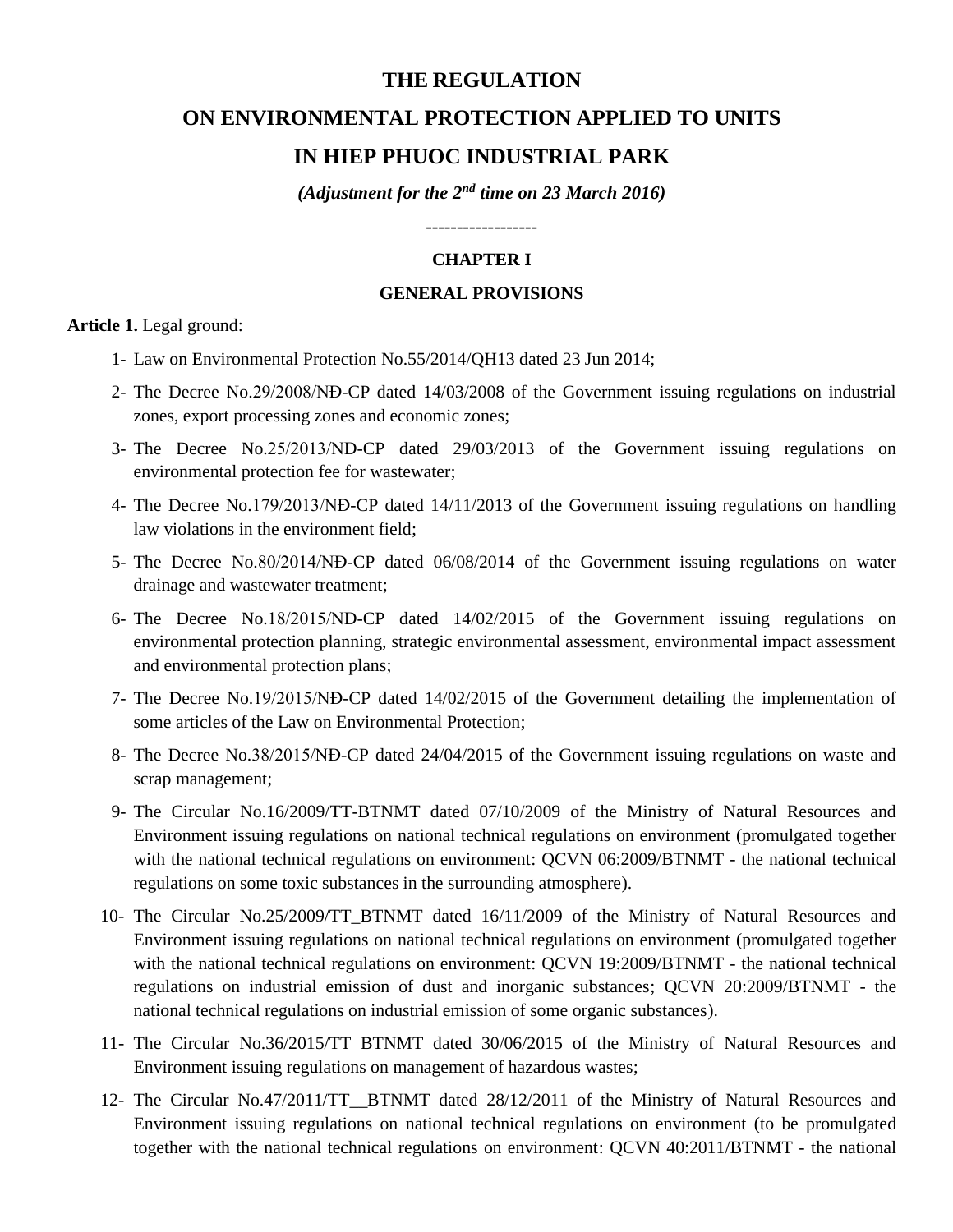technical regulations on industrial wastewater).

- 13- Circular No.32/2013/TT-BTNMT dated 25/10/2013 of the Ministry of Natural Resources and Environment issuing regulations on national technical regulations on environment (to be promulgated together with the national technical regulations on environment: QCVN 50:2013/BTNMT- the national technical regulations on Hazardous Thresholds for Sludge from Water Treatment Process).
- 14- Circular No.26/2015/TT-BTNMT dated 28/05/2015 of the Ministry of Natural Resources and Environment issuing regulations on detailed environmental protection project and simple environmental protection project;
- 15- Circular No.27/2015/TT-BTNMT dated 29/05/2015 of the Ministry of Natural Resources and Environment issuing regulations on strategic environmental assessment, environmental impact assessment and environmental protection plans;
- 16- Circular No.35/2015/TT-BTNMT dated 30/06/2015 of the Ministry of Natural Resources and Environment issuing regulations on environmental protection in economic zones, industrial zones, export processing zones and hi-tech zones;
- 17- Decision No.04/2008/QĐ-BTNMT dated 18/07/2008 of the Ministry of Natural Resources and Environment providing for issuance of national technical regulations on environment (to be promulgated together with the national technical regulations on environment: QCVN 03:2008/BTNMT - the national technical regulations on permitted limit of heavy metal in soil).
- 18- Decision No.16/2008/QĐ-BTNMT dated 31/12/2008 of the Ministry of Natural Resources and Environment providing for issuance of national technical regulations on environment (to be promulgated together with the national technical regulations on environment: QCVN 08:2008/BTNMT - the national technical regulations on surface water quality; QCVN 14:2008/BTNMT- the national technical regulations on domestic wastewater).
- 19- Decision No.1653/QĐ-MTg dated 06/08/1996 of Ministry of Science, Technology and Environment providing for approval of environmental impact assessment report of the Hiep Phuoc central industrial park project;
- 20- Decision No.2519/QĐ-BTNMT dated 02/12/2008 of the Ministry of Natural Resources and Environment regarding approval of environmental impact assessment report of the project "Investment in construction and trading infrastructure of Hiep Phuoc Industrial Park – second stage";
- 21- The Decision No.17/2006/QĐ-UBND dated 09/02/2006 of HCMC People's Committee regarding issuance of regulations on management of water resource in HCMC;
- 22- The Decision No.69/2007/QĐ-UBND dated 03/05/2007 of HCMC People's Committee regarding issuance of regulations on reducing and banning underground water exploitation in HCMC;
- 23- The Decision No.44/2015/QĐ-UBND dated 09/09/2015 of HCMC People's Committee regarding issuance of regulations on management of sludge in HCMC;

**Article 2.** This regulation stipulates unified management related to environmental protection for units in order to protect the environment, guaranteeing sustainable development of units in Hiep Phuoc Industrial Park.

**Article 3.** Definition of terms:

- "Units": applied in this Regulation including organizations, individuals, companies, businesses,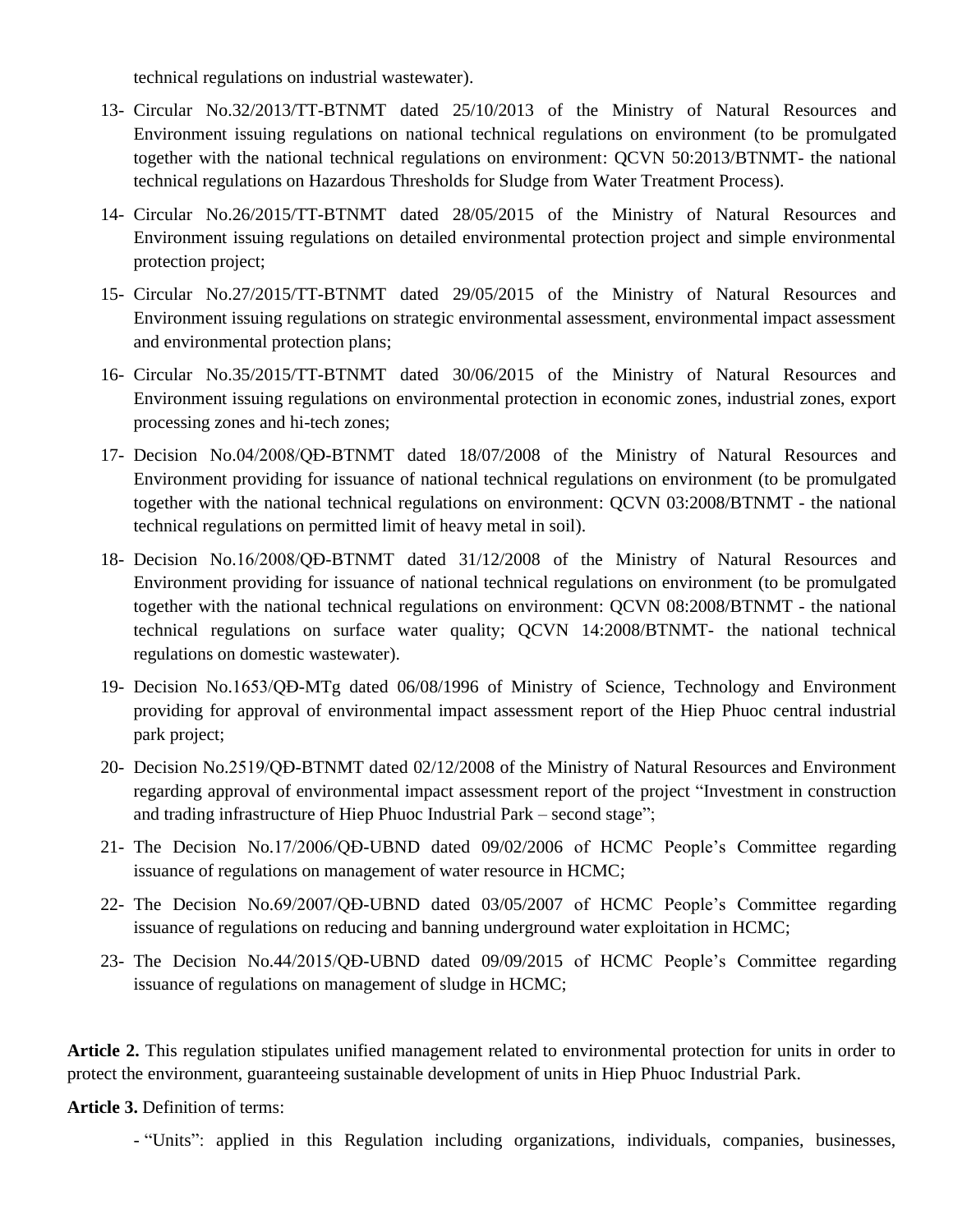factories, plants, production and business or services facilities, construction contractors, service suppliers, sub-lessees of land and workshops in Hiep Phuoc Industrial Park;

- "Land lot": is area of land leased according to the land sublease contract signed between Hiep Phuoc Industrial Park JSC and a business;

- "HEPZA": Ho Chi Minh City Export Processing and Industrial Zones Authority;
- "HIPC": Hiep Phuoc Industrial Park Joint Stock Company

**Article 4.** This regulation is applied to all units in Hiep Phuoc Industrial Park in order to prevent and reduce negative impacts on the environment, making sure that discharge levels from activities of the units shall not exceed applicable standards and regulations on environmental protection.

**Article 5.** This regulation is considered as a legal basis and an indispensable part of the land sublease contract in Hiep Phuoc Industrial Park (IP).

#### **Chapter II**

# **CONSTRUCTION PREPARATION STAGE**

**Article 6.** The units must explain about documents related to environmental impact assessment report or environmental protection plans as regulated to competent levels for approval. The units must undertake that they comply with environmental standards during operation period of the project (Section 1, Table 1 Appendix part).

**Article 7.** Planning and technical design of the above units shall observe regulations on construction management in Hiep Phuoc IP, meeting the following requirements:

- 1- Design and layout of factory plan follow the project for minimizing environmental impacts as committed in the environmental license (Environmental impact assessment report or environmental protection plans) which have been approved or are expected to submit to competent agencies for approval;
- 2- Greenery area must be suitable with regulations on construction management in Hiep Phuoc IP;
- 3- Separate the rainwater drainage system from the local wastewater drainage system in course of construction, ensuring the local water drainage system is connected properly and completely to the shared water drainage system in Hiep Phuoc IP;
- 4- The wastewater and rainwater drainage system of plants before connecting to the shared water drainage system in Hiep Phuoc IP must go through test manholes (for the wastewater drainage system, there's only 1 test manhole) built outside of plants' fencing wall with size according to regulations to ensure works including water survey and sampling for testing water quality.
- 5- Plants' local wastewater drainage system shall be designed to treat all arising wastewater including production and domestic wastewater at the stage of stable operation and for provision in times when plants increase capacity or in case of environmental incidents;
- 6- It is required to design areas for storage and classification of arising wastes (including hazardous wastes, industrial wastes, scraps and domestic wastes) with fencing walls, roofs, labels, signs for warning prevention of water from such waste from penetrating into soil; classification of wastes at source, avoiding mixing domestic wastes with hazardous wastes and vice versa;
- 7- Make sure the local emission treatment system is able to treat all emission of plants according to current regulations. There must be a drill hole on the chimney to sample emission with diameter >10 mm at part of the chimney that has unchanged section;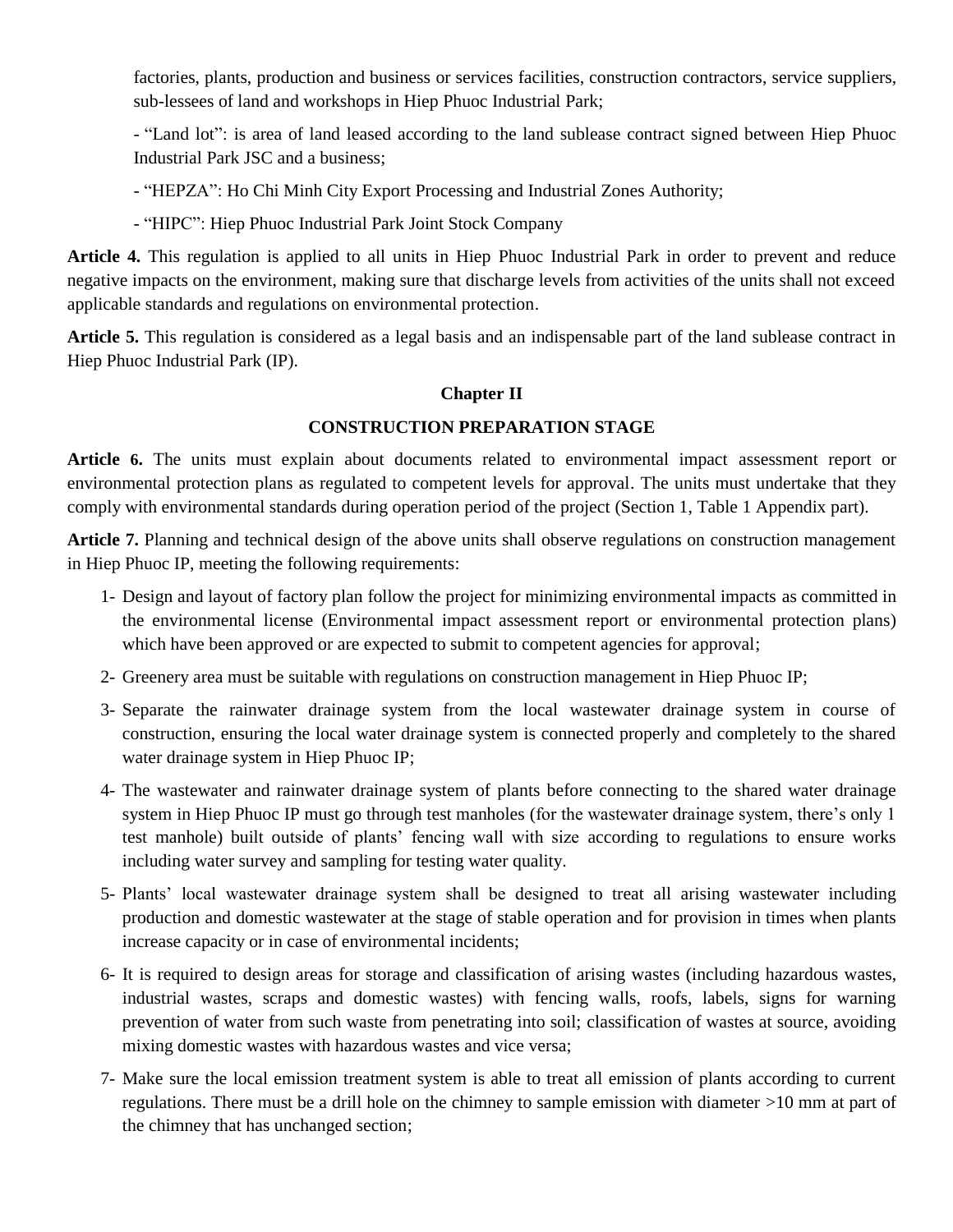- 8- It is required to design and build the system for collection and treatment of all odor and dust discharged from the process of production, transportation and storage of materials, goods, ensuring treatment of the same according to current standards;
- 9- Factories must maintain safe distance related to fire prevention and fighting safety, safe isolation, besides, take sound isolation, foundation treatment solutions in order to reduce noise and vibration levels not to affect surrounding areas.

#### **Chapter III**

#### **CONSTRUCTION STAGE**

#### *Section 1*

#### CONSTRUCTION CONTRACTOR'S RESPONSIBILITY

**Article 8.** Observe provisions on construction management in Hiep Phuoc IP that are approved by functional bodies.

**Article 9.** Units participating in construction must arrange an area for storage of wastes and sign a waste collection contract with functional units; build toilets for workers inside the land lot of the investor as soon as starting the construction process; arrange temporary tents, supplies warehouse, water drainage system on the area of the land lot approved by HIPC.

**Article 10.** Units participating in construction must guard the construction site by temporary steel framed fences, stainless steel walls with height of at least 2 meters, ensuring structural safety, protecting against leaning  $\&$ collapse, being swept away by winds, guaranteeing safety for humans, landscape and fire & explosion safety.

**Article 11.** Observe regulations on labor safety and environmental sanitation; don't let smoke, dust, wastewater, noise affect surrounding areas.

**Article 12.** All activities are conducted on the area of the land lot only; burying and throwing away wastes that doesn't conform to regulations on environmental protection is strictly prohibited. HIPC shall offer directions on releasing construction wastes in designated areas.

**Article 13.** Contractors who are in breach of above regulations must quickly remedy damages caused by them within the time limit set by HIPC. Upon expiry of such period of time, if such contractors fail to remedy the said damages, HIPC shall take remediation measures using "the construction deposit"; in case of serious damages, HIPC shall suspend the execution, ban vehicles from getting access to the industrial park.

# *Section 2*

### INVESTOR'S RESPONSIBILITY

**Article 14.** Investors shall build factories according to construction permits. They have to work with and create favorable conditions for agencies on environmental protection to conduct supervision and testing activities; fully provide related information and data when required.

**Article 15***.* Send a written notice to HIPC specifying information about construction contractors, construction duration, date of completion and putting into operation.

**Article 16***.* Provide close supervision and be responsible for compliance with environmental protection regulations of construction contractors during the factory construction period.

**Article 17***.* Conduct environmental surveys, make reports as regulated and notify HIPC and functional bodies of the survey results as regulated (Section 2, Table 1 in Appendix part).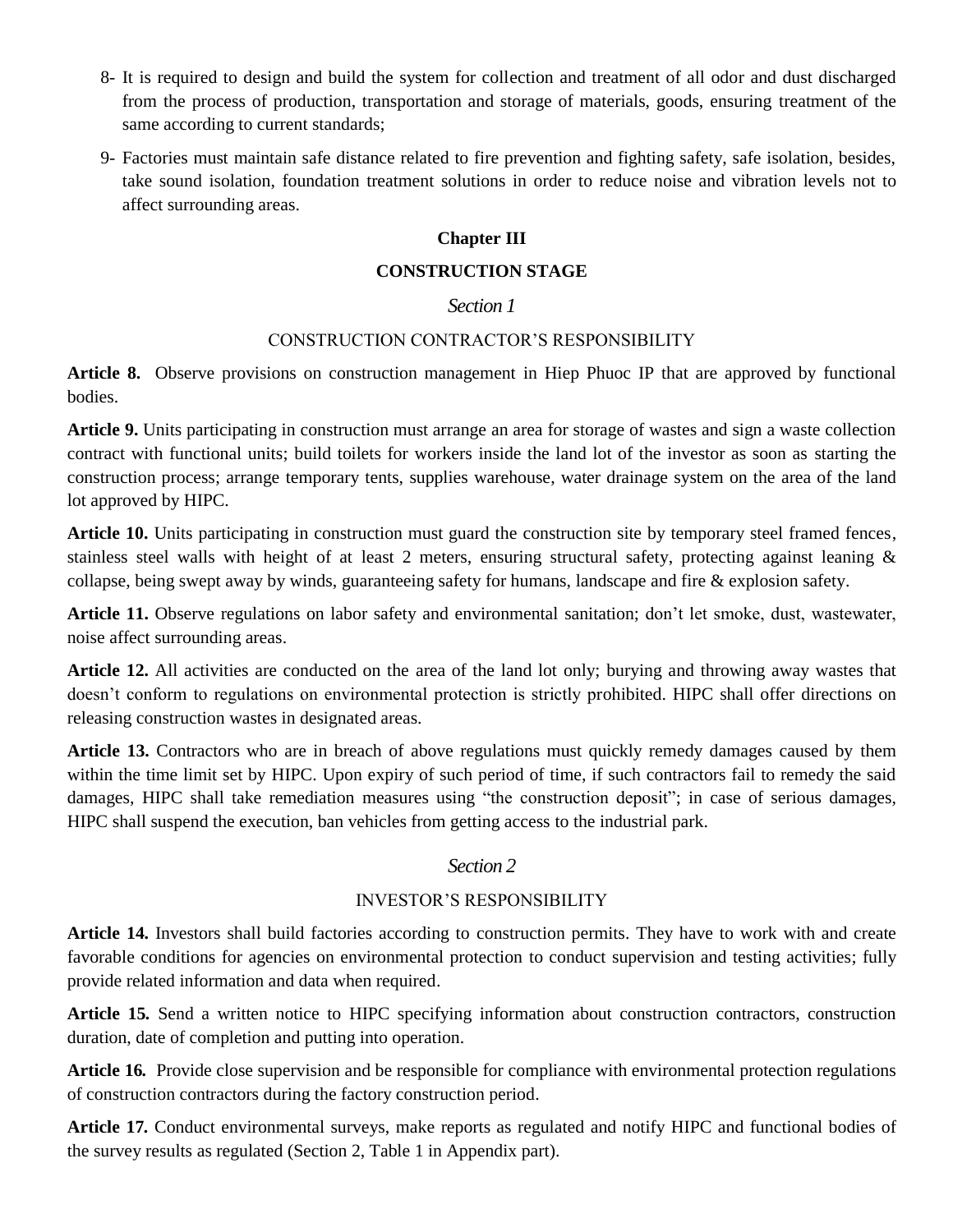**Article 18***.* Cooperate with HIPC to conduct acceptance of current plan of the land lot after completing all construction items and issue a written notice of infrastructure connection for being instructed as regulated.

#### **Chapter IV**

#### **OPERATION STAGE**

**Article 19.** All activities are conducted on the area of the land lot only; burying and discharging wastes that doesn't conform to regulations on environmental protection is strictly prohibited.

**Article 20.** The units are only put into operation when meeting the following conditions:

- 1- Greenery area must be complied with current regulations;
- 2- Separate the rainwater drainage system from the wastewater drainage system has been completed; the wastewater drainage system is connected to the wastewater collection system in Hiep Phuoc IP at only one point;
- 3- The water drainage system has been accepted by HIPC as being connected to the infrastructure of the industrial park;
- 4- Systems for treatment of wastewater, emission, dust and odor have been built based on unique characteristics of specific industries and put into operation according to approved environmental impact assessment report, environmental protection commitments or environmental protection plans;
- 5- Documents confirming completion of environmental protection works which serve operation of large and likely to cause negative impacts on the environment projects;
- 6- Operation of wastewater treatment works must be fully recorded on a daily basis and maintained for later check and inspection. The logs of operation include: wastewater levels, consumed electricity levels, used chemical levels, sludge levels;
- 7- Locations and warehouses have been in place for temporary storage of materials; make sure solid wastes are classified at source and stored in a way that ensures observing sanitation regulations and safety for the environment;
- 8- Sign contracts with functional units to collect, transport and treat domestic, industrial and hazardous wastes; there are documents proving transfer of various wastes. Burying wastes and releasing wastes into the environment is strictly banned;
- 9- Have personnel being in charge of environmental protection.

**Article 21.** Environmental treatment systems of the units must undergo trial runs to test technical and environmental parameters designed (such trial runs must be conducted within 6 months since completion of the systems); trial run plans must be informed to functional bodies and HIPC for inspection and supervision. After completion of the trial runs, written reports must be submitted to relevant units and request functional bodies to check, measure and confirm completion of the environmental treatment systems.

**Article 22.** Wastewater treatment by the units must meet the standards accepted by HIPC, then HIPC shall collect and treat wastewater at value C in column B of the QCVN 40:2011/BTNMT with  $k_f = 0.9$ ,  $k_q = 0.9$  before discharging it into the environment; the units must pay wastewater treatment fees to HIPC (as agreed according to wastewater treatment contracts). HIPC shall consider separate agreements for each specific case according to HIPC's receiving and treatment capacity.

**Article 23.** The units must inform and immediately explain to HIPC in case of occurrence of environmental incidents; temporarily stop and immediately remedy the stage where an environmental incident occurs. In case of a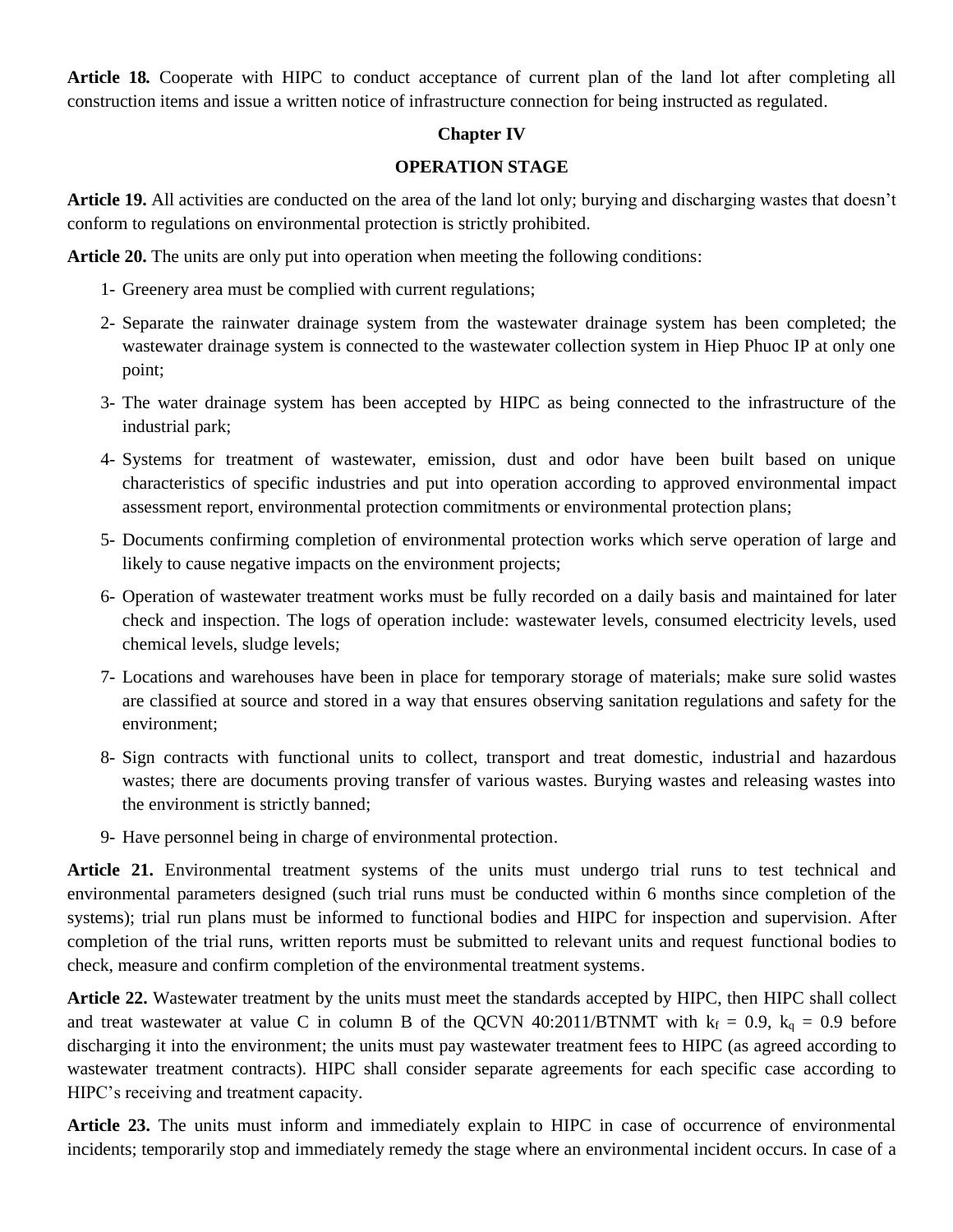serious incident, immediately suspend the arising production stage to completely remedy such incident.

**Article 24.** During operation, if there is any change to scale or a technological innovation, the units must promptly report to HEPZA and inform HIPC to receive additional instructions on legal procedures related to the environment.

**Article 25.** The units are responsible for managing hazardous wastes (formulating documents to apply for registry of being a source of hazardous wastes, storage of wastes, transfer of wastes, etc.) according to current regulations (Section 3, Table 1 Appendix part).

**Article 26.** The units are responsible for conducting environmental surveys and making reports as regulated and provide the survey results for HIPC and functional bodies. Additionally, they are legally responsible for figures in such reports. Number of times conducting environmental surveys must comply with the approved environmental license.

**Article 27**. The units must quickly remedy environmental pollution issues caused by their facilities. If the units fail to take remediation within the permitted duration, HIPC shall stop supplying clean water, receiving wastewater and ban vehicles from getting access to the industrial park as well as request competent agencies to handle according to applicable laws.

**Article 28**. The units who already come into operation shall confirm environmental management systems that generate large volume of wastes, have risk of causing serious impacts on the environment (Section 4, Table 1 Appendix part).

# **Chapter V**

# **REGULATIONS AND STANDARDS THAT MUST BE APPLIED**

**Article 29**. Solid waste (Section 5, Table 1 of the Appendix part):

- 1- The units must make area planning for classification and temporary storage of domestic solid wastes, industrial wastes and hazardous wastes. The entire process must be conducted inside the plant's fence and guaranteed that outside environment shall not be affected;
- 2- Hazardous wastes shall be managed according to current laws;
- 3- Make reports on management of hazardous wastes and submit them to HCMC Department of Natural Resources and Environment as regulated.

**Article 30.** Air (Tables 2, 3 & 4 of the Appendix part)

- 1- Regulations on emission must be observed;
- 2- It is required to build control plans and emission treatment systems that satisfy allowed regulations before discharging; it is necessary to modernize equipment and complete technological processes in order to minimize emission levels;
- 3- Strictly control odor arising from the production line to avoid odor from being dispersed into the surrounding environment.

**Article 31.** Wastewater (Tables 5 & 6 of the Appendix part)

- 1- Wastewater (including production wastewater and domestic wastewater) released by each plant must be collected and led to the local treatment system of each plant for treatment, prohibit direct discharge wastewater into the environment in any way that may affect the surrounding environment.
- 2- Before being connected to the industrial park's shared wastewater drainage system, wastewater must be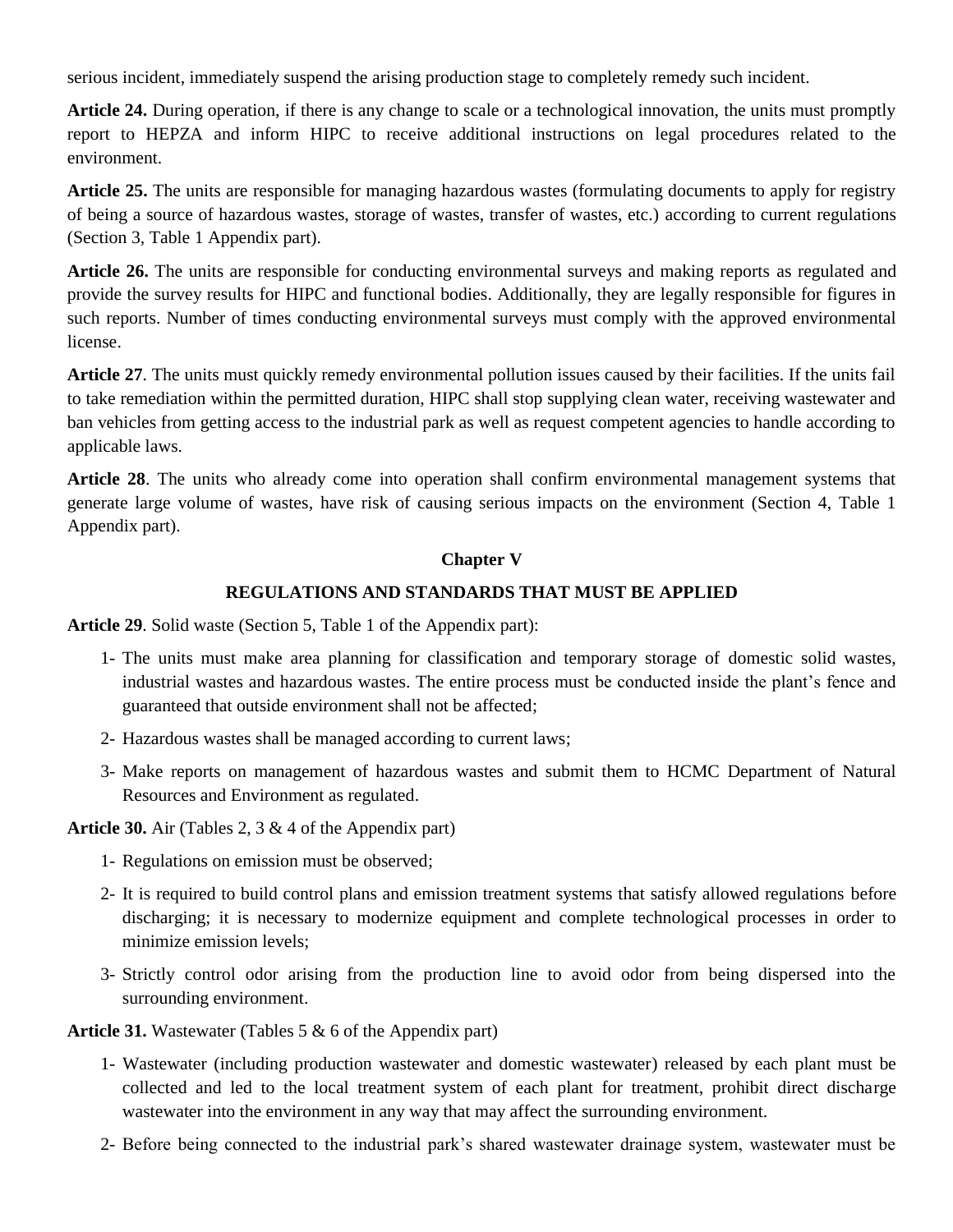treated locally so as not to exceed parameter and concentration limits of pollutants present in wastewater based on the standards on receiving wastewater by HIPC;

3- Wastewater treatment by letting it penetrate into soil or dilute wastewater using clean water (supplied water serving domestic needs) to reach permitted limits is strictly prohibited.

**Article 32.** Noise and vibration **(**Tables 7 & 8 of the Appendix part**)**

Regulations on noise, vibration and shock levels caused by construction and production activities must be observed; it is necessary to modernize equipment and improve technological processes in order to minimize noise and vibration levels at source.

**Article 33.** Importation, exportation, storage and transportation of radioactive substances, sources of ionizing radiation, toxic substances, flammable and explosive substances must conform to current provisions.

**Article 34.** Surface water (river/channel/canal water)

- 1- Surface water users are required to obtain surface water exploitation licenses issued by competent agencies;
- 2- They shall report exploited and used surface water flow to HCMC Department of Natural Resources and Environment and HIPC once every 6 months.
- 3- Ban waterways transport means from releasing wastewater and ballast water that has not been treated according to the national technical regulations on the environment and solid waste into onshore waters of the industrial park.

**Article 35.** Prohibit underground exploitation activities in any way.

#### **Chapter VI**

#### **CHECK AND INSPECTION**

**Article 36**. In course of construction of factories, construction contractors must protect the environment, be subject to periodic or irregular environmental inspections and supervision by competent levels and professional departments of the industrial park.

**Article 37.** Production, business activities and services of the units must observe environmental protection measures as committed in the environmental impact assessment reports (or the environmental protection commitments/registrations of satisfying the environmental standards/environmental protection plans); and conform to policies related to regular, periodic or irregular environmental inspections and controls by competent levels to protect the environment.

**Article 38.** The units that violate regulations on environmental protection shall strictly implement requirements of Inspection/Check Delegation as soon as possible**.**

#### **Chapter VII**

#### **HANDLING VIOLATION CASES**

**Article 39.** For the units that are in breach of this Regulation, HIPC shall conduct checks and remind them by formulating warning documents, requiring them to take remediation within a specific duration and to pay for all costs related to environmental quality analysis (if applicable). Upon expiry of the permitted duration, if the violating units fail to take effective measures to remedy the violations, HIPC shall propose the same to competent agencies for handling violations in the environmental protection field in accordance with current laws.

**Article 40.** For the units that have been subject to administrative penalties, upon expiry of the administrative penalty duration, if they fail to take effective measures to remedy the violations as required by competent agencies,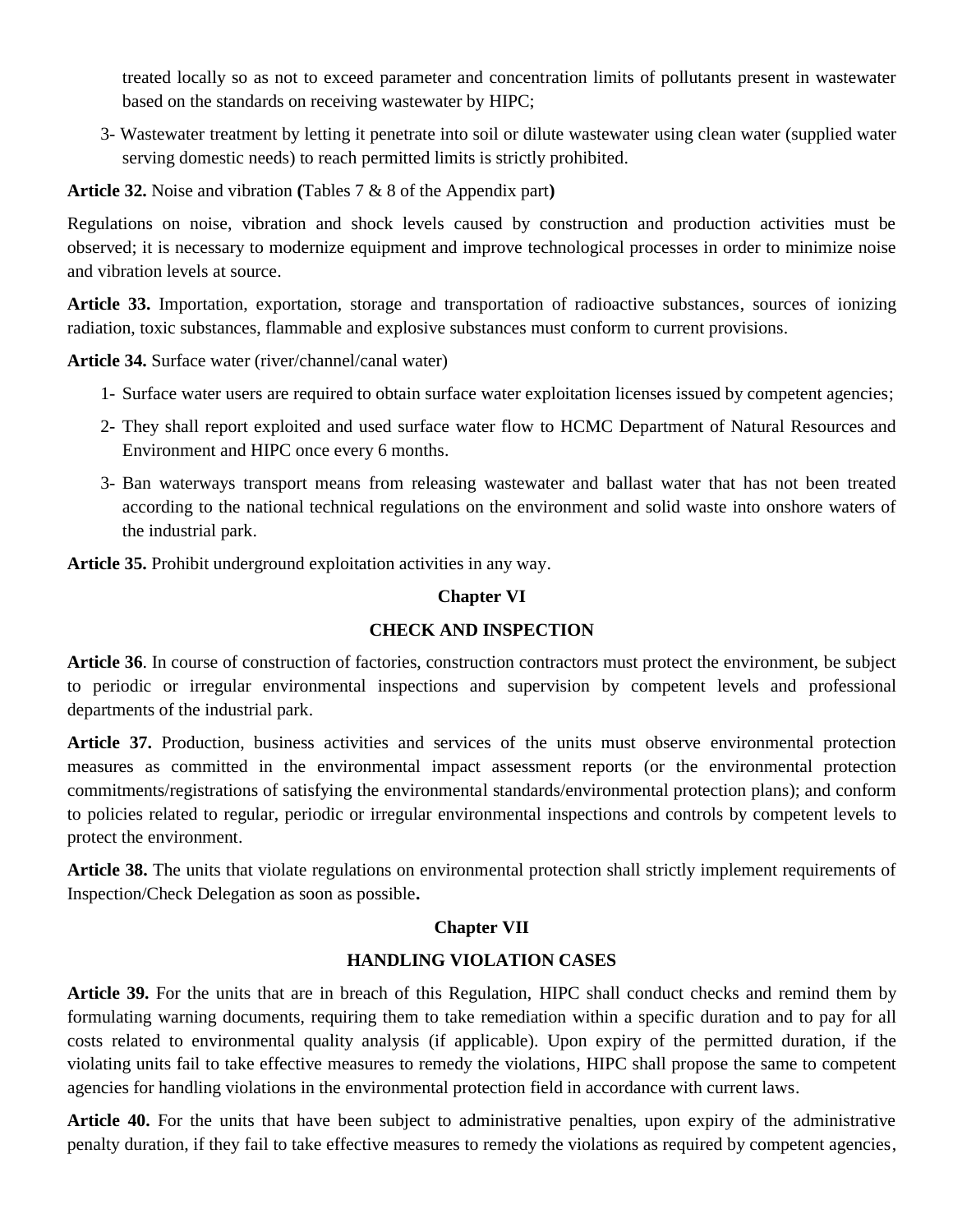HIPC shall temporarily stop supplying services such as clean water and stop receiving wastewater as regulated.

**Article 41.** In course of operation, the units are entitled to make claims and denounce when they detect acts that cause environmental pollution by other units and immediately report to HIPC for timely checking the site and taking remediation.

**Article 42.** The party causing environmental pollution must pay for all costs, remedy environmental issues and compensate for damages to the affected party after there is an official conclusion from competent agencies about pollution levels.

## **Chapter VIII**

#### **IMPLEMENTATION**

**Article 43.** This regulation shall come into force 15 days since the signing date.

**Article 44.** This regulation replaces the environmental protection regulation applied to units in Hiep Phuoc Industrial Park adjusted for the 1<sup>st</sup> time on 14 November 2011.

**Article 45.** This regulation is regarded as a legal ground in environmental protection field in Hiep Phuoc Industrial Park. Regarding cases that are not mentioned in this Regulation, they shall be adjusted based on current regulations and specific conditions in Hiep Phuoc Industrial Park.

**Article 46.** Organizations, individuals, companies, businesses, factories, plants, production and business facilities, services, sub-lessees of land, construction contractors in Hiep Phuoc Industrial Park and offices/departments in the Hiep Phuoc Industrial Park JSC shall implement this Regulation.

> Ho Chi Minh City, 23 March 2016 **HIEP PHUOC INDUSTRIAL PARK JSC GENERAL DIRECTOR** *(signed and sealed)* **Vuong Huu Man**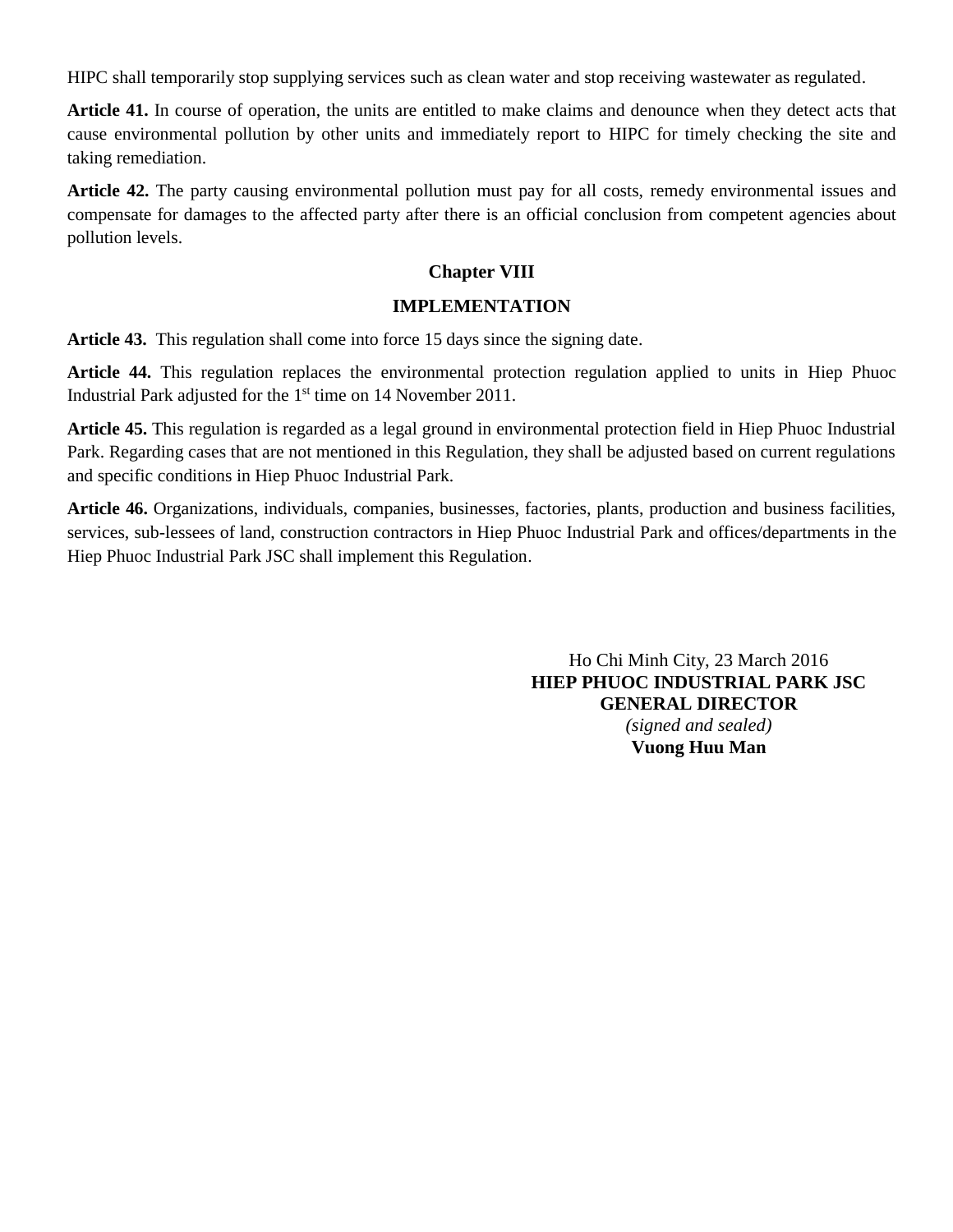# **APPENDIX**

#### **I. GUIDANCE ON IMPLEMENTATION OF SOME ARTICLES**

#### *TABLE 1* **GUIDANCE ON IMPLEMENTATION OF SOME ARTICLES**

| <b>Section</b> | <b>ARTICLES,</b>     | <b>DOCUMENT NAME</b>                                                                                                                                                                                                                                                                                                         |  |  |
|----------------|----------------------|------------------------------------------------------------------------------------------------------------------------------------------------------------------------------------------------------------------------------------------------------------------------------------------------------------------------------|--|--|
|                | <b>CLAUSES</b>       |                                                                                                                                                                                                                                                                                                                              |  |  |
| 1              | Article 6            | Appendix 2, Decree No. 18/2015/NĐ-CP dated 14/02/2015 of the Government<br>issuing regulations on environmental protection<br>planning,<br>strategic<br>environmental<br>assessment,<br>environmental<br>impact<br>assessment<br>and<br>environmental protection plans;                                                      |  |  |
| $\overline{2}$ | Article 17           | Clause 3, Article 16 Circular No. 35/2015/TT-BTNMT dated 30/06/2015 of<br>the Ministry of Natural Resources and Environment issuing regulations on<br>environmental protection in economic zones, industrial zones, export<br>processing zones and hi-tech zones                                                             |  |  |
| 3              | Article 25           | Article 5 to Article 14 Circular No. 36/2015/TT-BTNMT dated 30/06/2015 of<br>the Ministry of Natural Resources and Environment providing for hazardous<br>waste management                                                                                                                                                   |  |  |
| $\overline{4}$ | Article 28           | Appendix II, Decree No. 19/2015/NĐ-CP dated 14/02/2015 of the Government<br>detailing the implementation of some articles of Law on Environmental<br>Protection                                                                                                                                                              |  |  |
| 5              | Clause 1, Article 29 | Chapters II, III, IV of the Decree No. 18/2015/NĐ-CP dated 24/04/2015 of the<br>Government providing for management of waste and scraps and Article 5 to<br>Article 14 Circular No. 36/2015/TT-BTNMT<br>dated 30/06/2015 of the<br>Ministry of Natural Resources and Environment providing for hazardous waste<br>management |  |  |
|                | Clause 2, Article 29 | Article 5 to Article 14 Circular No. 36/2015/TT-BTNMT dated 30/06/2015 of<br>the Ministry of Natural Resources and Environment providing for hazardous<br>waste management                                                                                                                                                   |  |  |
|                | Clause 3, Article 29 | Clause 6 Article 7 Circular No. 36/2015/TT-BTNMT dated 30/06/2015 of the<br>Ministry of Natural Resources and Environment providing for hazardous waste<br>management                                                                                                                                                        |  |  |
| 6              | Article 39           | Decree No. 179/2013/NĐ-CP dated 14/11/2013 of the Government regarding<br>handling violations in the environmental field                                                                                                                                                                                                     |  |  |
| $\overline{7}$ | Article 40           | Clause 2, Article 28 Decree No. 80/2014/NĐ-CP dated 06/08/2014 of the<br>Government providing for water drainage and wastewater treatment                                                                                                                                                                                    |  |  |

# **II. ENVIRONMENTAL REGULATIONS AND STANDARDS**

# *TABLE 2.* **NATIONAL TECHNICAL REGULATIONS ON INDUSTRIAL EMISSION**

# **FOR DUST AND INORGANIC SUBSTANCES**

#### **QCVN 19:2009/BTNMT**

Permitted maximum concentration of dust and inorganic substances in industrial emission is calculated according to the following formula: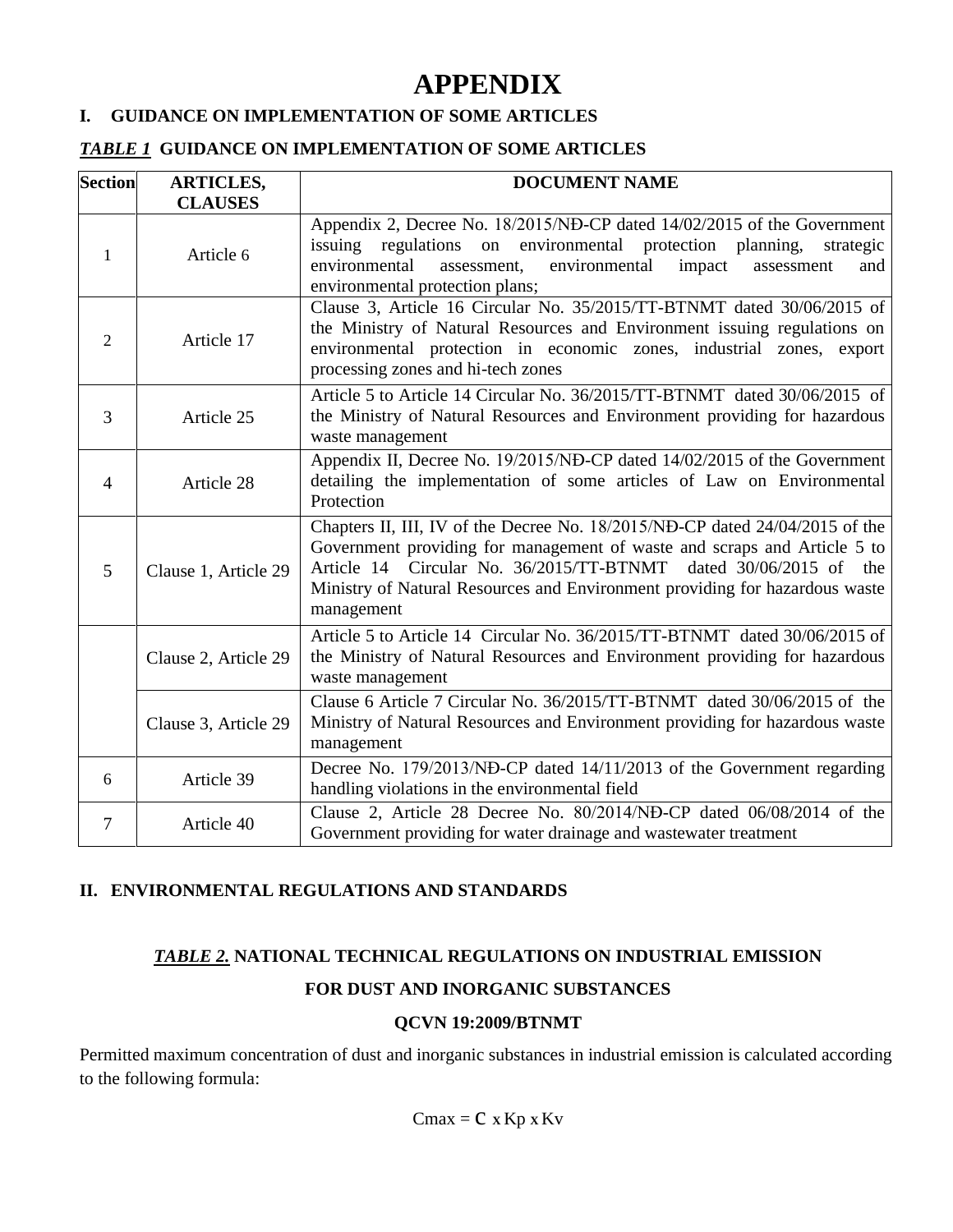In which:

- Cmax is permitted maximum concentration of dust and inorganic substances in industrial emission, measured by miligram per standard cubic meter of emission  $(mg/Nm<sup>3</sup>)$ ;

- Kp is the coefficient of emission flow:

| <b>Emission flow</b> $(m^3/h)$ | <b>Coefficient Kp</b> |
|--------------------------------|-----------------------|
| $P \leq 20,000$                |                       |
| $20,000 < p \le 100,000$       | 09                    |
| P > 100,000                    |                       |

-  $\overline{Kv}$  is regional coefficient (Type 3: industrial park,  $Kv = 1$ )

- C is concentration of dust and inorganic substances

 Concentration of dust and inorganic substances used as a basis for calculation of their permitted maximum concentration in emission is indicated in the table below

| S.N.           | <b>Parameters</b>                                                                       | <b>Concentration C</b><br>(mg/Nm <sup>3</sup> ) |      |
|----------------|-----------------------------------------------------------------------------------------|-------------------------------------------------|------|
|                |                                                                                         | A                                               | B    |
| $\mathbf{1}$   | Total dust                                                                              | 400                                             | 200  |
| $\overline{2}$ | Dust containing silicon                                                                 | 50                                              | 50   |
| 3              | Ammonia and ammonium compounds                                                          | 76                                              | 50   |
| $\overline{4}$ | Antimony and compounds, calculating according to Sb                                     | 20                                              | 10   |
| 5              | Arsenic and compounds, calculating according to As                                      | 20                                              | 10   |
| 6              | Cadmium and compounds, calculating according to Cd                                      | 20                                              | 5    |
| $\overline{7}$ | Lead and compounds, calculating according to Pb                                         | 10                                              | 5    |
| 8              | Carbon monoxide, CO                                                                     | 1000                                            | 1000 |
| 9              | Chlorine                                                                                | 32                                              | 10   |
| 10             | Copper and compounds, calculating according to Cu                                       | 20                                              | 10   |
| 11             | Zinc and compounds, calculating according to Zn                                         | 30                                              | 30   |
| 12             | Hydrochloric acid, HC1                                                                  | 200                                             | 50   |
| 13             | Fluorine, HF, or inorganic compounds of Fluorine,<br>calculating according to HF        | 50                                              | 20   |
| 14             | Hydrogen sulfide, $H_2S$                                                                | 7.5                                             | 7.5  |
| 15             | Sulfur dioxide, SO <sub>2</sub>                                                         | 1500                                            | 500  |
| 16             | Nitrogen oxide, $NO_x$ (calculating according to $NO_2$ )                               | 1000                                            | 850  |
| 17             | Nitrogen oxide, $NOx$ (chemical production facility),<br>calculating according to $NO2$ | 2000                                            | 1000 |
| 18             | $H2SO4$ or SO <sub>3</sub> steam, calculating according to SO <sub>3</sub>              | 100                                             | 50   |
| 19             | $HNO3$ steam (other sources), calculating according to $NO2$                            | 1000                                            | 500  |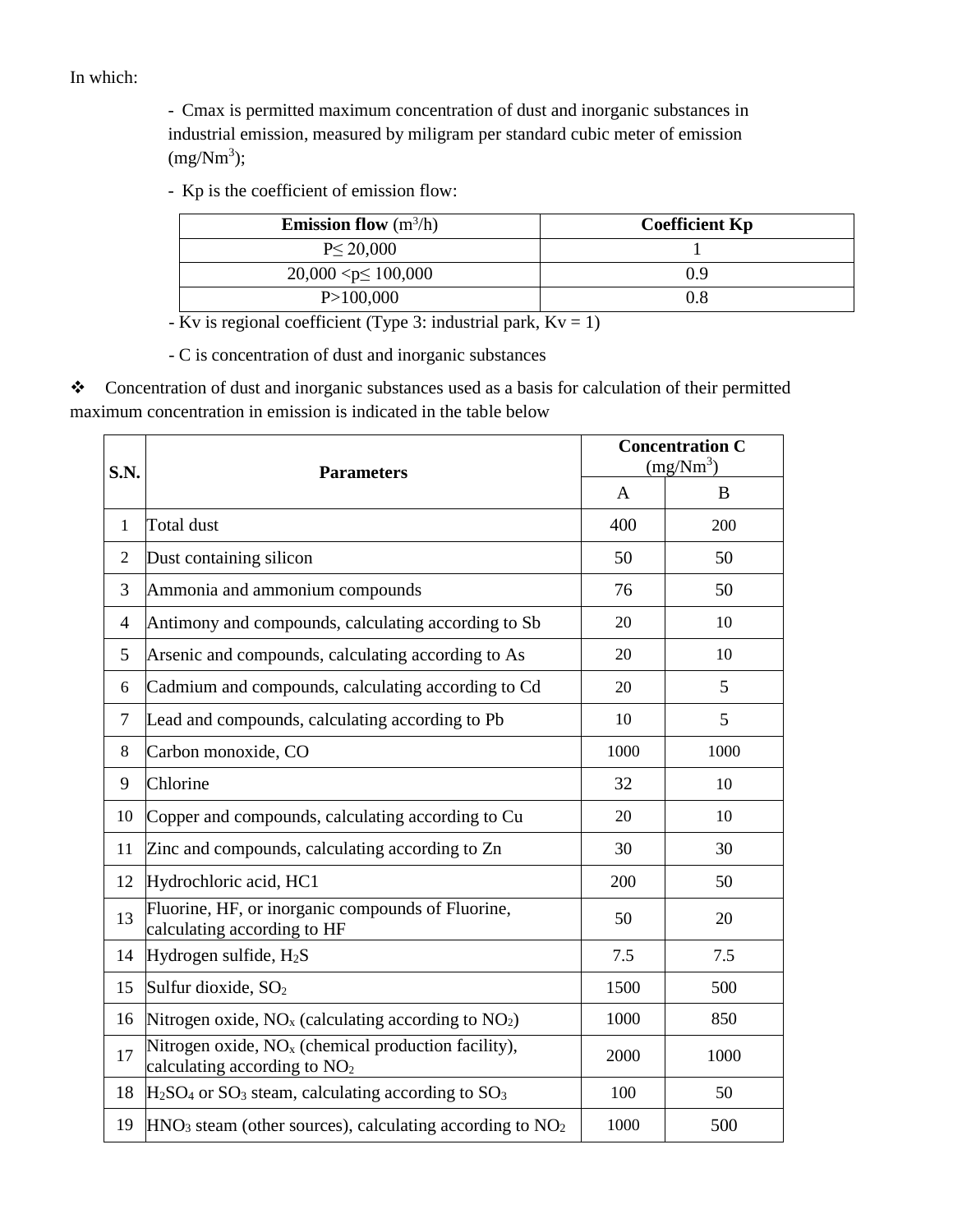# *TABLE 3.* **NATIONAL TECHNICAL REGULATIONS ON INDUSTRIAL EMISSION**

# **FOR SOME ORGANIC SUBSTANCES**

#### **QCVN 20:2009/BTNMT**

| S.N.           | <b>Name</b>          | CAS No.        | <b>Chemical formula</b>                                         | <b>Maximum</b><br>concentration<br>(mg/Nm <sup>3</sup> ) |
|----------------|----------------------|----------------|-----------------------------------------------------------------|----------------------------------------------------------|
| $\mathbf{1}$   | Axetylen tetrabromua | $79 - 27 - 6$  | CHBr <sub>2</sub> CHBr <sub>2</sub>                             | 14                                                       |
| $\overline{2}$ | Axetaldehyt          | $75-07-0$      | CH <sub>3</sub> CHO                                             | 270                                                      |
| 3              | Acrolein             | $107 - 02 - 8$ | $CH2=CHCHO$                                                     | 2.5                                                      |
| $\overline{4}$ | Amylaxetat           | 628-63-7       | CH3COOC5H11                                                     | 525                                                      |
| 5              | Anilin               | $62 - 53 - 3$  | C6H5NH2                                                         | 19                                                       |
| 6              | Benzidin             | $92 - 87 - 5$  | NH2C6H4C6H4NH2                                                  | <b>KPHD</b>                                              |
| $\tau$         | Benzen               | $71-43-2$      | C6H <sub>6</sub>                                                | 5                                                        |
| $8\,$          | Benzyl clorua        | 100-44-7       | $C_6H_5CH_2CI$                                                  | 5                                                        |
| 9              | 1,3-Butadien         | 106-99-0       | $C_4H_6$                                                        | 2200                                                     |
| 10             | n-Butyl axetat       | 123-86-4       | CH3COOC4H9                                                      | 950                                                      |
| 11             | Butylamin            | 109-73-9       | CH <sub>3</sub> (CH2)2CH <sub>2</sub> NH2                       | 15                                                       |
| 12             | Creson               | 1319-77-3      | $CH3C6H4OH$                                                     | 22                                                       |
| 13             | Clorbenzen           | 108-90-7       | $C_6H_5CI$                                                      | 350                                                      |
| 14             | Cloroíòm             | $67 - 66 - 3$  | CHCI3                                                           | 240                                                      |
| 15             | <b>B-clopren</b>     | 126-99-8       | $CH2=CCICH=CH2$                                                 | 90                                                       |
| 16             | Clopicrin            | 76-06-2        | CCI3N02                                                         | 0,7                                                      |
| 17             | Cyclohexan           | 110-82-7       | C6H12                                                           | 1300                                                     |
| 18             | Cyclohexanol         | 108-93-0       | $C_6H_{11}OH$                                                   | 410                                                      |
| 19             | Cyclohexanon         | 108-94-1       | $C_6H_{10}O$                                                    | 400                                                      |
| 20             | Cyclohexen           | 110-83-8       | $C_6H_{10}$                                                     | 1350                                                     |
| 21             | Dietylamin           | 109-89-7       | $(C_2H_5)_2NH$                                                  | 75                                                       |
| 22             | Diílodibrommetan     | $75 - 61 - 6$  | $CF_2Br_2$                                                      | 860                                                      |
| 23             | o-diclobenzen        | $95 - 50 - 1$  | $C_6H_4CI_2$                                                    | 300                                                      |
| 24             | 1,1-Dicloetan        | $75 - 34 - 3$  | CHCI <sub>2</sub> CH <sub>3</sub>                               | 400                                                      |
| 25             | 1,2-Dicloetylen      | 540-59-0       | CICH=CHCI                                                       | 790                                                      |
| 26             | 1,4-Dioxan           | 123-91-1       | $C_4H_8O_2$                                                     | 360                                                      |
| 27             | Dimetylanilin        | 121-69-7       | $C_6H_5NCH_3)_2$                                                | 25                                                       |
| 28             | Dicloetyl ete        | 111-44-4       | $(CICH2CH2)20$                                                  | 90                                                       |
| 29             | Dimetylíomamit       | $68 - 12 - 2$  | (CH <sub>3</sub> ) <sub>2</sub> NOCH                            | 60                                                       |
| 30             | Dimetylsunfat        | $77 - 78 - 1$  | $(CH_3)_2SO_4$                                                  | 0.5                                                      |
| 31             | Dimetylhydrazin      | $57 - 14 - 7$  | $(CH3)2NNH2$                                                    | $\mathbf{1}$                                             |
| 32             | Dinitrobenzen        | 25154-54-5     | $C_6H_4(N0_2)_2$                                                | $\mathbf{1}$                                             |
| 33             | Etylaxetat           | 141-78-6       | CH3COOC2H <sub>5</sub>                                          | 1400                                                     |
| 34             | Etylamin             | $75-04-7$      | CH3CH2NH2                                                       | 45                                                       |
| 35             | Etylbenzen           | $100-41-4$     | $CH3CH2C6H5$                                                    | 870                                                      |
| 36             | Etylbromua           | 74-96-4        | $C_2H_5Br$                                                      | 890                                                      |
| 37             | Etylendiamin         | $107 - 15 - 3$ | NH <sub>2</sub> CH <sub>2</sub> CH <sub>2</sub> NH <sub>2</sub> | 30                                                       |
| 38             | Etylendibromua       | 106-93-4       | CHBr=CHBr                                                       | 190                                                      |
| 39             | Etylacrilat          | 140-88-5       | $CH2=CHCOOC2H5$                                                 | 100                                                      |
| 40             | Etylen clohydrin     | $107 - 07 - 3$ | CH <sub>2</sub> CICH <sub>2</sub> OH                            | 16                                                       |
| 41             | Etylen oxyt          | $75 - 21 - 8$  | CH <sub>2</sub> OCH <sub>2</sub>                                | 20                                                       |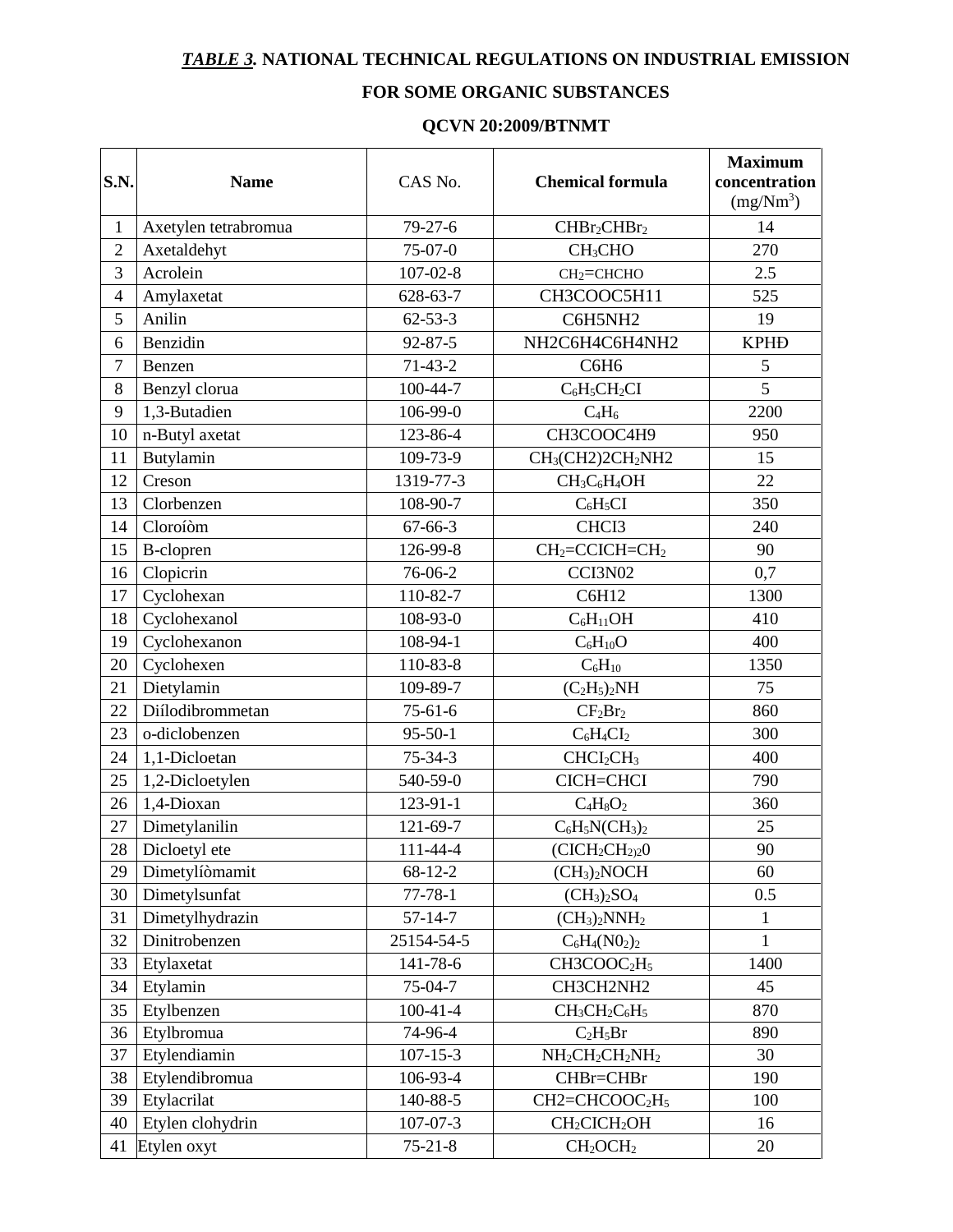| S.N. | <b>Name</b>               | CAS No.        | <b>Chemical formula</b>               | <b>Maximum</b><br>concentration<br>(mg/Nm <sup>3</sup> ) |
|------|---------------------------|----------------|---------------------------------------|----------------------------------------------------------|
| 42   | Etyl ete                  | $60 - 29 - 7$  | $C_2H_5OC_2H_5$                       | 1200                                                     |
| 43   | Etyl clorua               | $75-00-3$      | CH3CH2CI                              | 2600                                                     |
| 44   | Etylsilicat               | 78-10-4        | $(C_2H_5)_4Si0_4$                     | 850                                                      |
| 45   | Etanolamin                | 141-43-5       | $NH2CH2CH2OH$                         | 45                                                       |
| 46   | Fufural                   | $98-01-1$      | $C_4H_3OCH0$                          | 20                                                       |
| 47   | Fomaldehyt                | $50-00-0$      | <b>HCHO</b>                           | 20                                                       |
| 48   | Fufuryl (2-Furylmethanol) | 98-00-0        | $C_4H_3OCH_2OH$                       | 120                                                      |
| 49   | Flotriclometan            | 75-69-4        | CCI <sub>3</sub> F                    | 5600                                                     |
| 50   | n-Heptan                  | 142-82-5       | $C_7H_{16}$                           | 2000                                                     |
| 51   | n-Hexan                   | 110-54-3       | $C_6H_{14}$                           | 450                                                      |
| 52   | Isopropylamin             | $75 - 31 - 0$  | $(CH3)2CHNH2$                         | 12                                                       |
| 53   | n-butanol                 | $71 - 36 - 3$  | $CH3(CH2)3OH$                         | 360                                                      |
| 54   | Metyl mercaptan           | $74-93-1$      | CH <sub>3</sub> SH                    | 15                                                       |
| 55   | Metylaxetat               | 79-20-9        | CH3COOCH3                             | 610                                                      |
| 56   | Metylacrylat              | $96 - 33 - 3$  | CH <sub>2</sub> =CHCOOCH <sub>3</sub> | 35                                                       |
| 57   | Metanol                   | $67 - 56 - 1$  | CH <sub>3</sub> OH                    | 260                                                      |
| 58   | Metylaxetylen             | 74-99-7        | $CH_3C=CH$                            | 1650                                                     |
| 59   | Metylbromua               | 74-83-9        | $CH_3Br$                              | 80                                                       |
| 60   | Metylcyclohecxan          | 108-87-2       | $CH_3C_6H_{11}$                       | 2000                                                     |
| 61   | Metylcyclohecxanol        | 25639-42-3     | $CH3C6H10OH$                          | 470                                                      |
| 62   | Metylcyclohecxanon        | 1331-22-2      | $CH3C6H9O$                            | 460                                                      |
| 63   | Metylclorua               | $74 - 87 - 3$  | CH3CI                                 | 210                                                      |
| 64   | Metylen clorua            | 75-09-2        | CH <sub>2</sub> CI <sub>2</sub>       | 1750                                                     |
| 65   | Metyl cloroíbm            | $71 - 55 - 6$  | CH3CCI3                               | 2700                                                     |
| 66   | Monometylanilin           | $100 - 61 - 8$ | $C_6H_5NHCH_3$                        | 9                                                        |
| 67   | Metanolamin               | 3088-27-5      | HOCH2NH2                              | 31                                                       |
| 68   | Naphtalen                 | $91 - 20 - 3$  | $C_{10}H_8$                           | 150                                                      |
| 69   | Nitrobenzen               | 98-95-3        | $C_6H_5NO_2$                          | 5                                                        |
| 70   | Nitroetan                 | 79-24-3        | CH3CH2N02                             | 310                                                      |
| 71   | Nitroglycerin             | $55 - 63 - 0$  | $C_3H_5(ON0_2)_3$                     | 5                                                        |
| 72   | Nitrometan                | $75 - 52 - 5$  | CH3NO <sub>2</sub>                    | 250                                                      |
| 73   | 2-Nitropropan             | 79-46-9        | $CH3CH(N02)CH3$                       | 1800                                                     |
| 74   | Nitrotoluen               | 1321-12-6      | N02C6H4CH3                            | 30                                                       |
| 75   | 2-Pentanon                | 107-87-9       | $CH3CO(CH2)2CH3$                      | 700                                                      |
| 76   | Phenol                    | 108-95-2       | $C_6H_5OH$                            | 19                                                       |
| 77   | Phenylhydrazin            | $100 - 63 - 0$ | $C_6H_5NHNH_2$                        | 22                                                       |
| 78   | n-Propanol                | $71 - 23 - 8$  | $CH3CH2CH2OH$                         | 980                                                      |
| 79   | n-Propylaxetat            | 109-60-4       | CH3-COO-C3H7                          | 840                                                      |
| 80   | Propylendiclorua          | 78-87-5        | CH3-CHCI-CH2CI                        | 350                                                      |
| 81   | Propylenoxyt              | 75-56-9        | $C_3H_6O$                             | 240                                                      |
| 82   | Pyridin                   | 110-86-1       | $C_5H_5N$                             | 30                                                       |
| 83   | Pyren                     | 129-00-O       | $C_{16}H_{10}$                        | 15                                                       |
| 84   | p-Quinon                  | $106 - 51 - 4$ | $C_6H_4O_2$                           | 0.4                                                      |
| 85   | Styren                    | $100 - 42 - 5$ | $C_6H_5CH=CH_2$                       | 100                                                      |
| 86   | Tetrahvdrofural           | 109-99-9       | $C_4H_8O$                             | 590                                                      |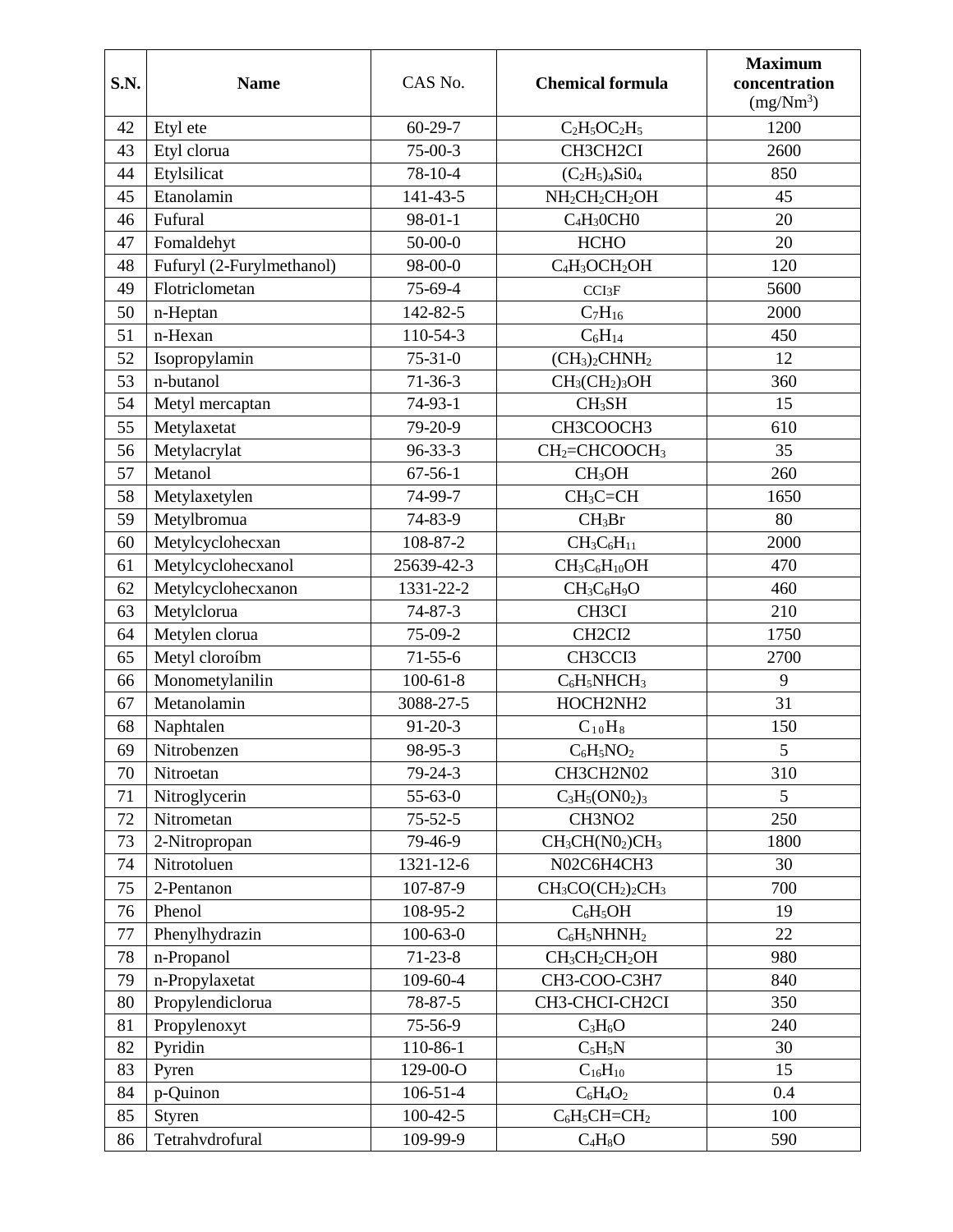| S.N.                                                               | <b>Name</b>            | CAS No.        | <b>Chemical formula</b>                                          | <b>Maximum</b><br>concentration<br>$(mg/Nm^3)$ |
|--------------------------------------------------------------------|------------------------|----------------|------------------------------------------------------------------|------------------------------------------------|
| 87                                                                 | 1,1,2,2-Tetracloetan   | $79 - 34 - 5$  | CI2HCCHCI2                                                       | 35                                             |
| 88                                                                 | Tetracloetylen         | 127-18-4       | $CCI_2 = CCI_2$                                                  | 670                                            |
| 89                                                                 | Tetraclometan          | $56 - 23 - 5$  | CCI <sub>4</sub>                                                 | 65                                             |
| 90                                                                 | Tetranitrometan        | $509 - 14 - 8$ | $C(N0_2)_4$                                                      | 8                                              |
| 91                                                                 | Toluen                 | 108-88-3       | $C_6H_5CH_3$                                                     | 750                                            |
| 92                                                                 | 0-Toluidin             | $95 - 53 - 4$  | $CH_3C_6H_4NH_2$                                                 | 22                                             |
| 93                                                                 | Toluen-2,4-diisocyanat | 584-84-9       | $CH3C6H3(NCO)2$                                                  | 0.7                                            |
| 94                                                                 | Trietylamin            | 121-44-8       | $(C_2H_5)_3N$                                                    | 100                                            |
| 95                                                                 | 1,1,2-Tricloetan       | $79-00-5$      | CHCI2CH2CI                                                       | 1080                                           |
| 96                                                                 | Tricloetylen           | $79-01-6$      | $CICH = CCI2$                                                    | 110                                            |
| 97                                                                 | Xylen                  | 1330-20-7      | $C_6H_4CH_3)_2$                                                  | 870                                            |
| 98                                                                 | Xylidin                | 1300-73-8      | $(CH3)_2C_6H_3NH_2$                                              | 50                                             |
| 99                                                                 | Vinylclorua            | $75-01-4$      | $CH2=CHCI$                                                       | 20                                             |
| 100                                                                | Vinyltoluen            | 25013-15-4     | CH <sub>2</sub> =CHC <sub>6</sub> H <sub>4</sub> CH <sub>3</sub> | 480                                            |
| Remarks:<br>- CAS No.: Chemical Abstracts Service Registry Number; |                        |                |                                                                  |                                                |

- UNDET means undetectable.

# *TABLE 4.* **NATIONAL TECHNICAL REGULATIONS ON INDUSTRIAL EMISSION FROM CEMENT PRODUCTION**

#### **QCVN 23:2009/BTNMT**

Permitted maximum concentration of pollution parameters in industrial emission from cement production is calculated as below:

$$
Cmax = C \times Kp \times Kv
$$

In which:

- Cmax is permitted maximum concentration of pollution parameters in industrial emission from cement production, measured by miligram per standard cubic meter of emission (mg/Nm<sup>3</sup>);
- C is concentration of pollution parameters in industrial emission from cement production;
- Kp is capacity coefficient as regulated in the following table:

| <b>Designed total capacity</b><br>(million tons/year) | <b>Coefficient Kp</b> |
|-------------------------------------------------------|-----------------------|
| $P \le 0.6$                                           | 1.2                   |
| 0.6 < P < 1.5                                         | - 0                   |
| P > 1.5                                               | 0.8                   |

- Kv is regional coefficient (Type 3: industrial park,  $Kv = 1$ )

\* Concentration C of pollution parameters used as a basis for calculation of their permitted maximum concentration of pollution parameters in industrial emission from cement production is indicated in the table below: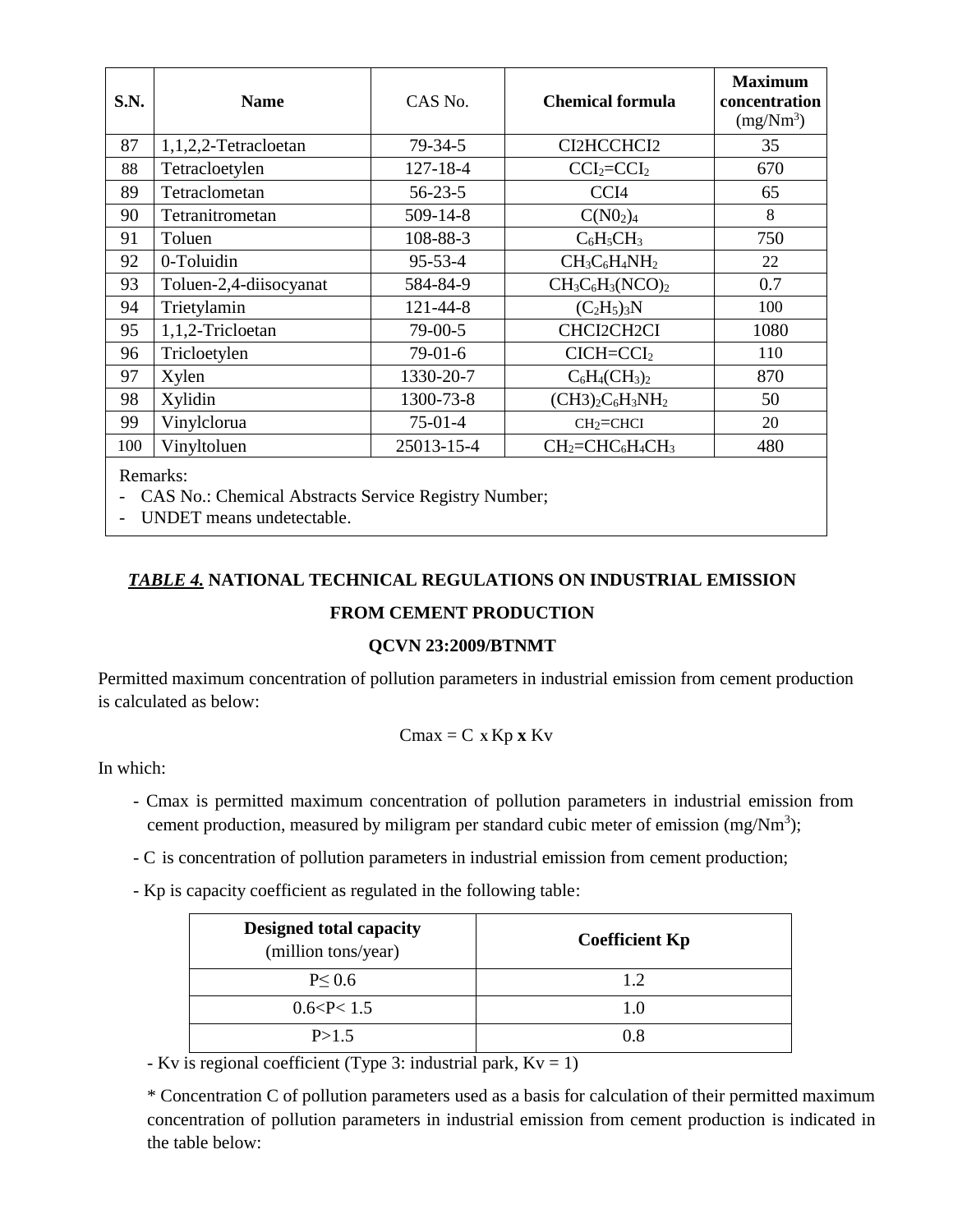| S.N.           | Parameters                                                 | <b>Concentration C</b> (mg/ $Nm^3$ ) |           |                |
|----------------|------------------------------------------------------------|--------------------------------------|-----------|----------------|
|                |                                                            | A                                    | <b>B1</b> | B <sub>2</sub> |
|                | Total dust                                                 | 400                                  | 200       | 100            |
| $\mathfrak{D}$ | Carbon monoxide, CO                                        | 1000                                 | 1000      | 500            |
| 3              | Nitrogen oxide, $NOx$<br>(calculating according to $NO2$ ) | 1000                                 | 1000      | 1000           |
|                | Sulfur dioxide, $SO2$                                      | 1.500                                | 500       | 500            |
| Notes:         |                                                            |                                      |           |                |

*-* Exclusive national technical regulations on the environment shall be applied to cement kilns combined with burning hazardous waste.

- CO, NOx, SO<sup>2</sup> concentration shall not be stipulated for material grinding factories /clinke.

In which:

- Column A stipulates concentration C of pollution parameters in industrial emission from cement production which is used as basis for calculating allowed maximum concentration applied to production lines of the plant and cement manufacturing facilities operating before 16 January 2007 with application period of being until 1 November 2011;

- Column B1 stipulates concentration C of pollution parameters in industrial emission from cement production which is used as basis for calculating allowed maximum concentration applied to:

+ Production lines of the plant and cement manufacturing facilities operating before 16 January 2007 with application period of being from 1 November 2011 to 31 December 2014;

+ Production lines of the plant and cement manufacturing facilities operating since 16 January 2007 with application period of being until 31 December 2014;

- Column B2 stipulates concentration C of pollution parameters in industrial emission from cement production which is used as basis for calculating allowed maximum concentration applied to:

+ Production lines of the plant and cement manufacturing facilities that have been built or renovated or subject to technological transfer;

+ Production lines of the plant and cement manufacturing facilities with application period of being from 1 January 2015;

- Apart from 4 parameters as described in Table 4, depending on needs and purposes of pollution control, concentration of other pollution parameters shall be applied according to provisions in column A or B in the Table 4 of QCVN 19:2009/BTNMT- The national technical regulations on industrial emission of dust and inorganic substances.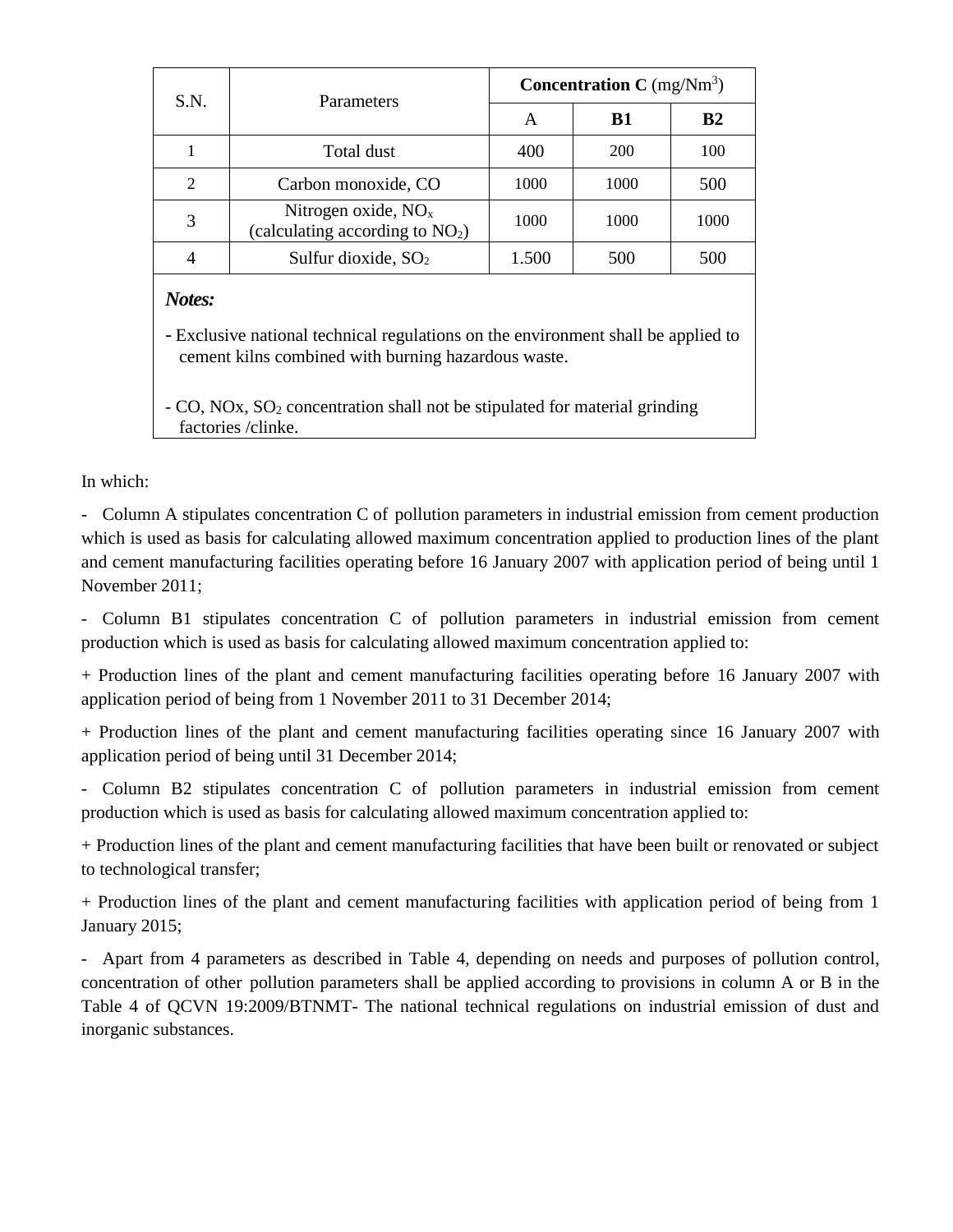# *TABLE* **5. NATIONAL TECHNICAL REGULATIONS ON INDUSTRIAL WASTEWATER**

**QCVN 40 : 2011/BTNMT**

Permitted maximum value of pollution parameters in industrial wastewater is calculated as below:

$$
Cmax = C \mathbf{x} Kq \mathbf{x} Kf
$$

Of which:

- Cmax is permitted maximum value of pollution parameters in industrial wastewater when it is released into the source of receiving wastewater, measured by miligram per liter (mg/1);
- C is value of pollution parameters in industrial wastewater;

- Kq is flow coefficient/capacity of the source of receiving wastewater:

| Flow of the source of receiving was tewater $(Q)$<br>Unit of measurement: cubic meter/second (m/s) | Coefficient $K_a$ |
|----------------------------------------------------------------------------------------------------|-------------------|
| $Q \leq 50$                                                                                        | 0.9               |
| $50 < Q \leq 200$                                                                                  |                   |
| $200 < Q \le 1000$                                                                                 | 1.1               |
| 1000                                                                                               |                   |

- Kf is flow coefficient:

| Flow of discharge source $(F)$<br>Unit of measurement: cubic meter/day & night $(m^3/24h)$ | <b>Coefficient Kf</b> |
|--------------------------------------------------------------------------------------------|-----------------------|
| $F \leq 50$                                                                                | 1.2                   |
| $50 < F \le 500$                                                                           | 1.1                   |
| $500 < F \leq 5,000$                                                                       | 1.0                   |
| F > 5,000                                                                                  |                       |

 $\bullet\bullet$  Apply the permitted maximum value Cmax = C (coefficients K<sub>q</sub> and K<sub>f</sub> are not applied) to parameters: temperature, pH, color, coliform, total radio activity α, total radio activity β.

 $\bullet$  Value C of pollution parameters in industrial wastewater is prescribed in the following table: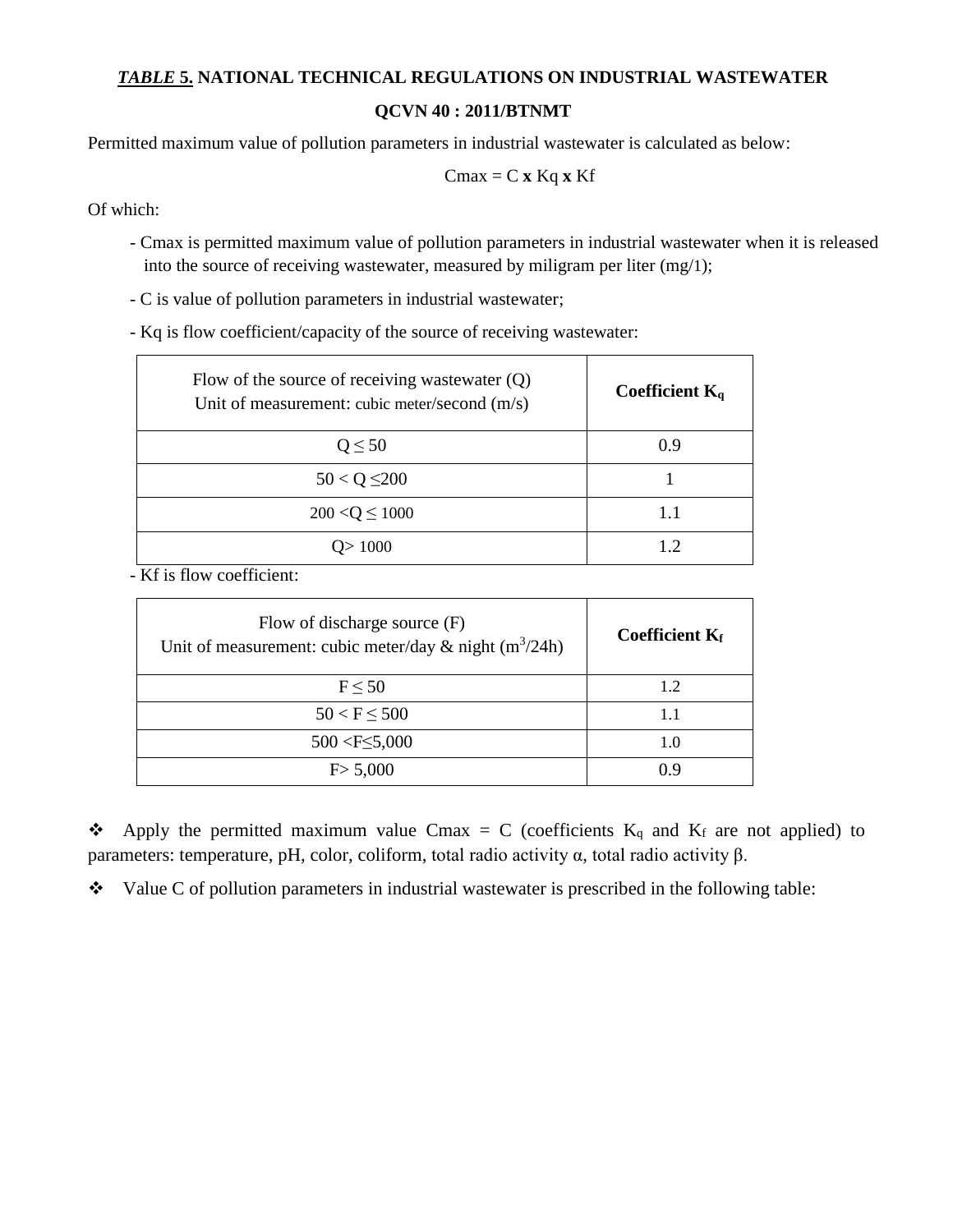| S.N.           |                                                                            | Unit of         | Value C        |                |
|----------------|----------------------------------------------------------------------------|-----------------|----------------|----------------|
|                | <b>Parameters</b>                                                          | measurement     | $\mathbf{A}$   | B              |
| $\mathbf{1}$   | Temperature                                                                | $\rm ^{\circ}C$ | 40             | 40             |
| $\overline{2}$ | Color                                                                      | Pt/Co           | 50             | 150            |
| 3              | pH                                                                         |                 | 6 to 9         | 5.5 to 9       |
| $\overline{4}$ | BOD <sub>5</sub> (20°C)                                                    | mg/1            | 30             | 50             |
| 5              | <b>COD</b>                                                                 | mg/1            | 75             | 150            |
| 6              | Suspended solid                                                            | mg/1            | 50             | 100            |
| 7              | Arsenic                                                                    | mg/1            | 0.05           | 0.1            |
| 8              | Mercury                                                                    | mg/1            | 0.005          | 0.01           |
| 9              | Lead                                                                       | mg/1            | 0.1            | 0.5            |
| 10             | Cadmium                                                                    | mg/1            | 0.05           | 0.1            |
| 11             | Crom (VI) Chrome (IIIChromium (VI)                                         | mg/1            | 0.05           | 0.1            |
| 12             | Chromium (III)                                                             | mg/1            | 0.2            | $\mathbf{1}$   |
| 13             | Copper                                                                     | mg/1            | $\overline{2}$ | $\sqrt{2}$     |
| 14             | Zinc                                                                       | mg/1            | 3              | $\overline{3}$ |
| 15             | Nickel                                                                     | mg/1            | 0.2            | 0.5            |
| 16             | Manganese                                                                  | mg/1            | 0.5            | $\mathbf{1}$   |
| 17             | Iron                                                                       | mg/1            | $\mathbf{1}$   | 5              |
| 18             | Total cyanide                                                              | mg/1            | 0.07           | 0.1            |
| 19             | Total phenol                                                               | mg/1            | 0.1            | 0.5            |
| 20             | Total mineral oil                                                          | mg/1            | 5              | 10             |
| 21             | Sulfur                                                                     | mg/1            | 0.2            | 0.5            |
| 22             | Fluoride                                                                   | mg/1            | 5              | 10             |
| 23             | Ammonia (calculating according to N)                                       | mg/1            | 5              | 10             |
| 24             | Total nitrogen                                                             | mg/1            | 20             | 40             |
| 25             | Total phosphorus (calculating according to P)                              | mg/1            | $\overline{4}$ | 6              |
| 26             | Chloride (not applied when releasing into saltwater<br>and brackish water) | mg/1            | 500            | 1000           |
| 27             | Surplus Chloride                                                           | mg/i            | $\mathbf{1}$   | $\sqrt{2}$     |
| 28             | Total plant protection chemical from organic chloride                      | mg/1            | 0.05           | 0.1            |
| 29             | Total plant protection chemical from organic<br>phosphorus                 | mg/1            | 0.3            | 1              |
| 30             | <b>Total PCB</b>                                                           | mg/1            | 0.003          | 0.01           |
| 31             | Coliform                                                                   | Bacteria/100ml  | 3000           | 5000           |
| 32             | Total radio activity $\alpha$                                              | Bq/1            | 0.1            | 0.1            |
| 33             | Total radio activity $\beta$                                               | Bq/1            | 1.0            | 1.0            |

# *TABLE 6:* **STANDARDS ON RECEIVING WASTEWATER OF HIPC**

| S.N | Unit of measurement<br><b>Parameters</b> |  | Value    |
|-----|------------------------------------------|--|----------|
|     | Temperature                              |  |          |
|     | חכ                                       |  | $5$ to 9 |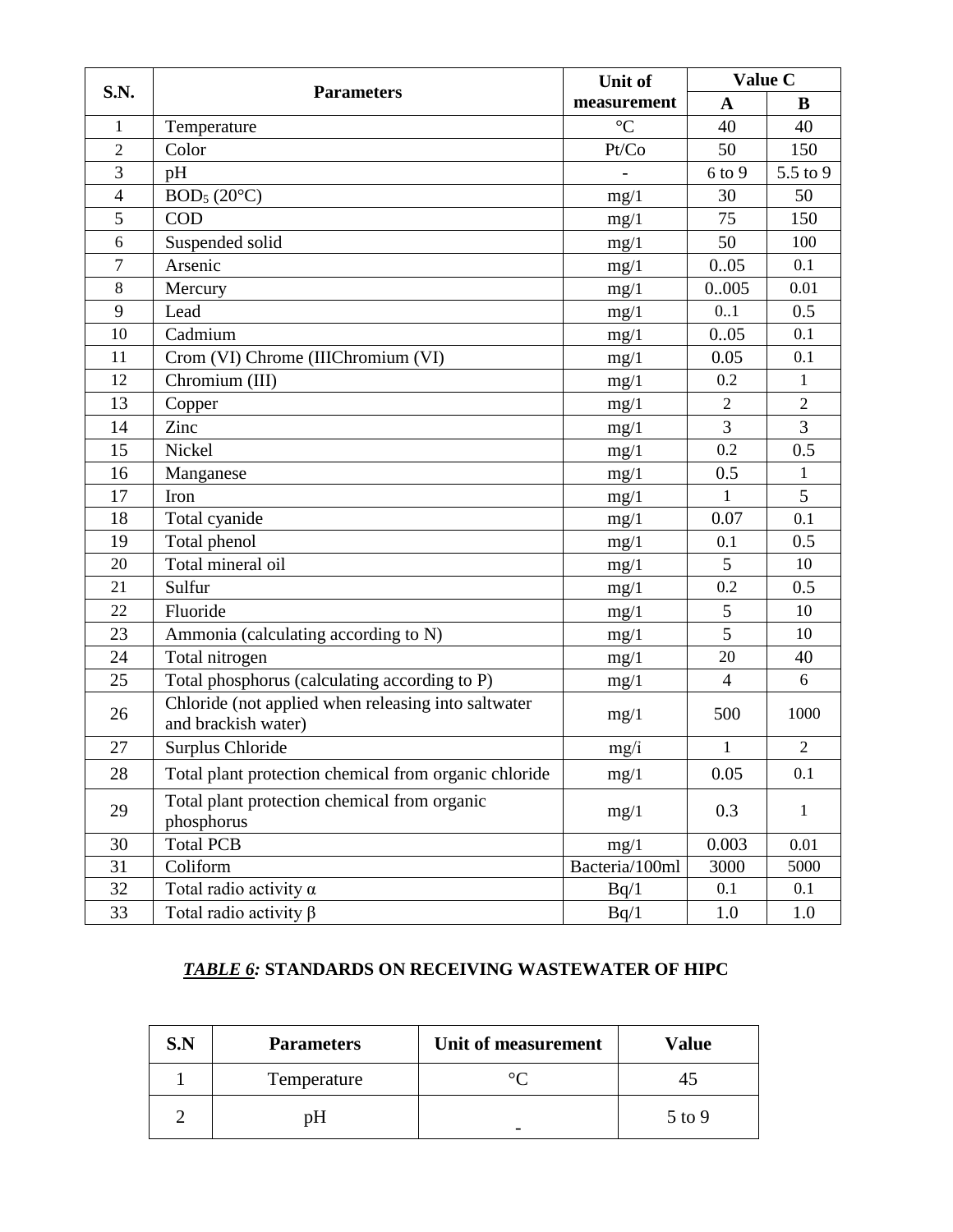| <b>S.N.</b>    | <b>Parameters</b>                    | Unit of<br>measurement | <b>Value</b>   |
|----------------|--------------------------------------|------------------------|----------------|
| 3              | Color level (Co-Pt at $pH = 7$ )     |                        | 200            |
| $\overline{4}$ | BOD <sub>5</sub> (20°C)              | mg/1                   | 100            |
| 5              | <b>COD</b>                           | mg/1                   | 400            |
| 6              | Suspended solid                      | mg/1                   | 200            |
| $\tau$         | Arsenic                              | mg/1                   | 0.1            |
| 8              | Mercury                              | mg/1                   | 0.01           |
| 9              | Lead                                 | mg/1                   | 0,5            |
| 10             | Cadmium                              | mg/1                   | 0.01           |
| 11             | Chromium (VI)                        | mg/1                   | 0.5            |
| 12             | Chromium (III)                       | mg/1                   | $\overline{2}$ |
| 13             | Copper                               | mg/1                   | 5              |
| 14             | Zinc                                 | mg/1                   | 5              |
| 15             | Nickel                               | mg/1                   | $\overline{2}$ |
| 16             | Manganese                            | mg/1                   | 5              |
| 17             | Iron                                 | mg/1                   | 10             |
| 18             | Tin                                  | mg/1                   | 5              |
| 19             | Cyanide                              | mg/1                   | 0.1            |
| 20             | Phenol                               | mg/1                   | $\mathbf{1}$   |
| 21             | Mineral oil                          | mg/1                   | 10             |
| 22             | Animal and vegetation oil            | mg/1                   | 30             |
| 23             | <b>PCB</b>                           | mg/1                   | 0.01           |
| 24             | Sulfur                               | mg/1                   | 0.5            |
| 25             | Fluoride                             | mg/1                   | 10             |
| 26             | Chloride                             | mg/1                   | 1000           |
| 27             | Ammonia (calculating according to N) | mg/1                   | 15             |
| 28             | Total nitrogen                       | mg/1                   | 60             |
| 29             | Total phosphorus                     | mg/1                   | $8\,$          |

# *TABLE* **7. NATIONAL TECHNICAL REGULATIONS ON NOISE LEVELS QCVN 26:2010/BTNMT**

Permitted maximum noise limits (according to equivalent sound levels), dBA